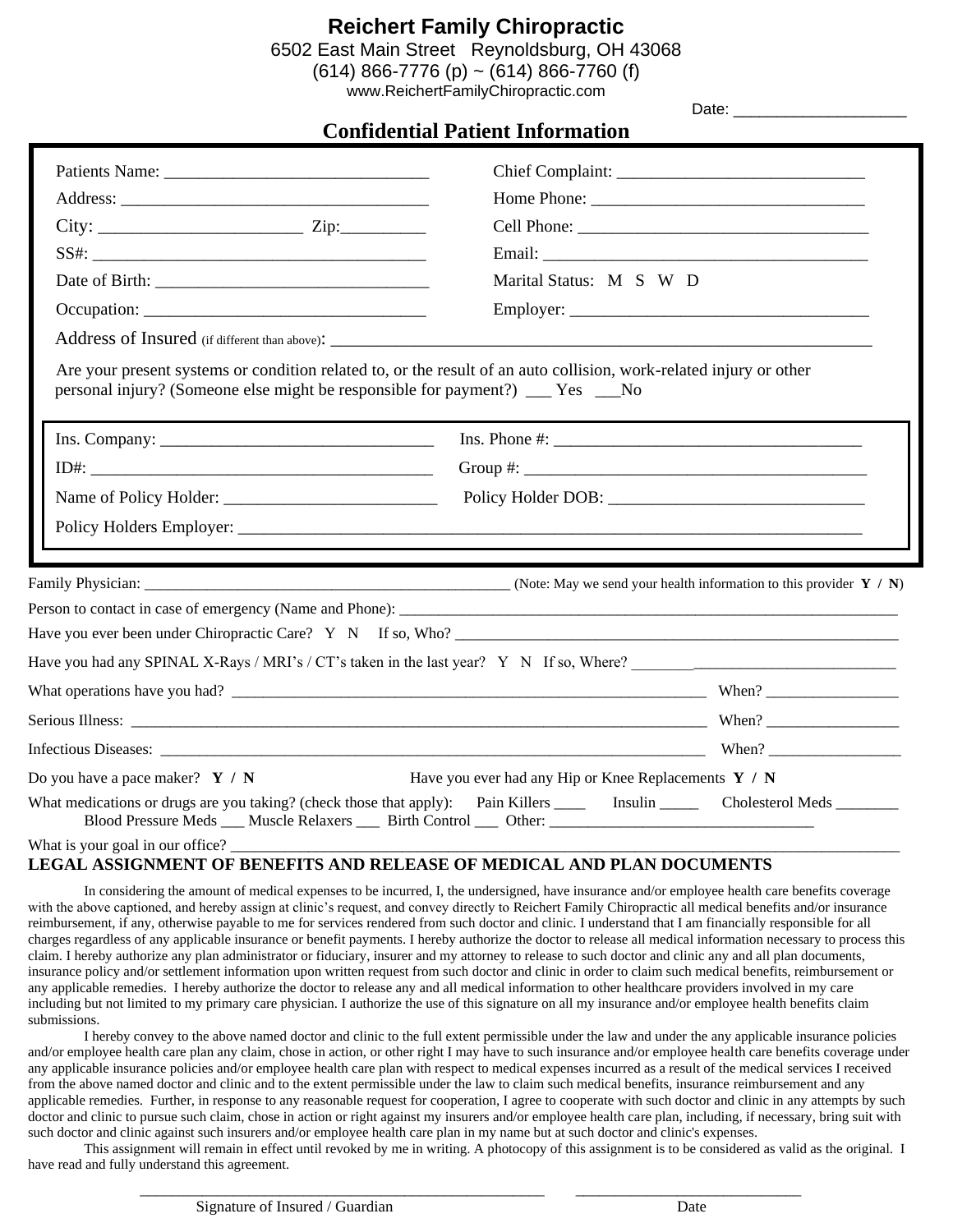#### **Reichert Family Chiropractic** 6502 East Main St. Reynoldsburg, OH 43068 (614) 866-7776 (p) ~ (614) 866-7760 (f) www.ReichertFamilyChiropractic.com CASE HISTORY

Name: \_\_\_\_\_\_\_\_\_\_\_\_\_\_\_\_\_\_\_\_\_\_\_\_\_\_\_\_\_\_\_\_\_

1. Circle the severity  $(0 - No P<sub>2</sub>)$  to  $10 - Var<sub>V</sub>$  Severe Pain) and Frequency of pain  $(\%$  of the week you experience the pain).

|    | <b>Condition / Problem</b>                                                                            | <b>Severity</b>        |                        | 1. CHECK the severity ( $0 = \text{No}$ Pain to $10 = \text{very}$ severe Pain) and Frequency of pain ( $\%$ of the week you experience the pain).<br>Frequency (% of week) |                                                      |  |                                                                                            |
|----|-------------------------------------------------------------------------------------------------------|------------------------|------------------------|-----------------------------------------------------------------------------------------------------------------------------------------------------------------------------|------------------------------------------------------|--|--------------------------------------------------------------------------------------------|
|    |                                                                                                       | Minimal                | Severe                 | Occasional                                                                                                                                                                  | Constant                                             |  |                                                                                            |
|    | a. <u>In the same set of the same set of the same set of the same set of the same</u>                 |                        | 0 1 2 3 4 5 6 7 8 9 10 |                                                                                                                                                                             | 0 10 20 30 40 50 60 70 80 90 100                     |  |                                                                                            |
|    | $\mathbf{b}$ .                                                                                        |                        | 0 1 2 3 4 5 6 7 8 9 10 |                                                                                                                                                                             | 0 10 20 30 40 50 60 70 80 90 100                     |  |                                                                                            |
|    | c. 0 1 2 3 4 5 6 7 8 9 10                                                                             |                        |                        |                                                                                                                                                                             | 0 10 20 30 40 50 60 70 80 90 100                     |  |                                                                                            |
|    | d. $0 1 2 3 4 5 6 7 8 9 10$                                                                           |                        |                        |                                                                                                                                                                             | 0 10 20 30 40 50 60 70 80 90 100                     |  |                                                                                            |
|    | <u> 1980 - Johann Barbara, martin amerikan personal (</u>                                             | 0 1 2 3 4 5 6 7 8 9 10 |                        |                                                                                                                                                                             | $0$ 10 20 30 40 50 60 70 80 90 100                   |  |                                                                                            |
|    |                                                                                                       |                        |                        |                                                                                                                                                                             |                                                      |  |                                                                                            |
| 2. | Symptoms are worse in the (circle what applies)                                                       |                        |                        |                                                                                                                                                                             |                                                      |  |                                                                                            |
|    | -Increase during the day<br>-morning                                                                  |                        | $\eta_{\mu}$           | $\widetilde{u}$<br>4m                                                                                                                                                       | $\mathcal{G}^{\mathcal{A}}_{\mathcal{U}\mathcal{N}}$ |  |                                                                                            |
|    | -same all day<br>-afternoon                                                                           |                        |                        |                                                                                                                                                                             | $\mathbf{z}_{\mathrm{un}}$                           |  |                                                                                            |
|    | -night<br>-decrease during the day                                                                    |                        |                        |                                                                                                                                                                             |                                                      |  |                                                                                            |
|    | 3. Symptom (a) is: Sharp / Dull / Burning / Aching / Throbbing / Numbness / Tingling / Pins & Needles |                        |                        |                                                                                                                                                                             |                                                      |  |                                                                                            |
|    | 4. Symptom (b) is: Sharp / Dull / Burning / Aching / Throbbing / Numbness / Tingling / Pins & Needles |                        |                        |                                                                                                                                                                             |                                                      |  |                                                                                            |
|    |                                                                                                       |                        |                        |                                                                                                                                                                             |                                                      |  |                                                                                            |
|    | 5. When did your symptoms begin (onset date)?                                                         |                        |                        |                                                                                                                                                                             |                                                      |  |                                                                                            |
|    | 6. How did your symptoms begin?                                                                       |                        |                        |                                                                                                                                                                             |                                                      |  |                                                                                            |
|    |                                                                                                       |                        |                        |                                                                                                                                                                             |                                                      |  |                                                                                            |
|    |                                                                                                       |                        |                        |                                                                                                                                                                             |                                                      |  | 9. Has your condition? ____ Improved ____ Gotten Worse ____ Stayed the same since it began |
|    | 10. Circle the things that make your problems worse:                                                  |                        |                        |                                                                                                                                                                             |                                                      |  |                                                                                            |
|    | Bending - Lying - Walking - Standing - Sitting - Movement - Twisting - Lifting - Sleeping             |                        |                        |                                                                                                                                                                             |                                                      |  |                                                                                            |
|    | 11. Is there anything you can do to relieve the problems? ____No ____Yes Describe: _________________  |                        |                        |                                                                                                                                                                             |                                                      |  |                                                                                            |
|    |                                                                                                       |                        |                        |                                                                                                                                                                             |                                                      |  |                                                                                            |
|    |                                                                                                       |                        |                        |                                                                                                                                                                             |                                                      |  |                                                                                            |
|    |                                                                                                       |                        |                        |                                                                                                                                                                             |                                                      |  |                                                                                            |
|    |                                                                                                       |                        |                        |                                                                                                                                                                             |                                                      |  |                                                                                            |
|    |                                                                                                       |                        |                        |                                                                                                                                                                             |                                                      |  |                                                                                            |
|    | 16. Is this condition interfering with ____ Work ____Sleep ____Daily Routine ____Recreation           |                        |                        |                                                                                                                                                                             |                                                      |  |                                                                                            |
|    |                                                                                                       |                        |                        |                                                                                                                                                                             |                                                      |  |                                                                                            |
|    | 17. List any other major injuries you have had, other than those mentioned above:                     |                        |                        |                                                                                                                                                                             |                                                      |  |                                                                                            |
|    | 18. Any other Musculoskeletal problems? ____No ____Yes Neurological problems? ____No ____Yes          |                        |                        |                                                                                                                                                                             |                                                      |  |                                                                                            |
|    | _____Additional information on back side of sheet.                                                    |                        |                        |                                                                                                                                                                             |                                                      |  |                                                                                            |
|    | I certify that the above information is accurate to the best of my knowledge.                         |                        |                        |                                                                                                                                                                             |                                                      |  |                                                                                            |
|    |                                                                                                       |                        |                        | Date: $\_\_$                                                                                                                                                                |                                                      |  |                                                                                            |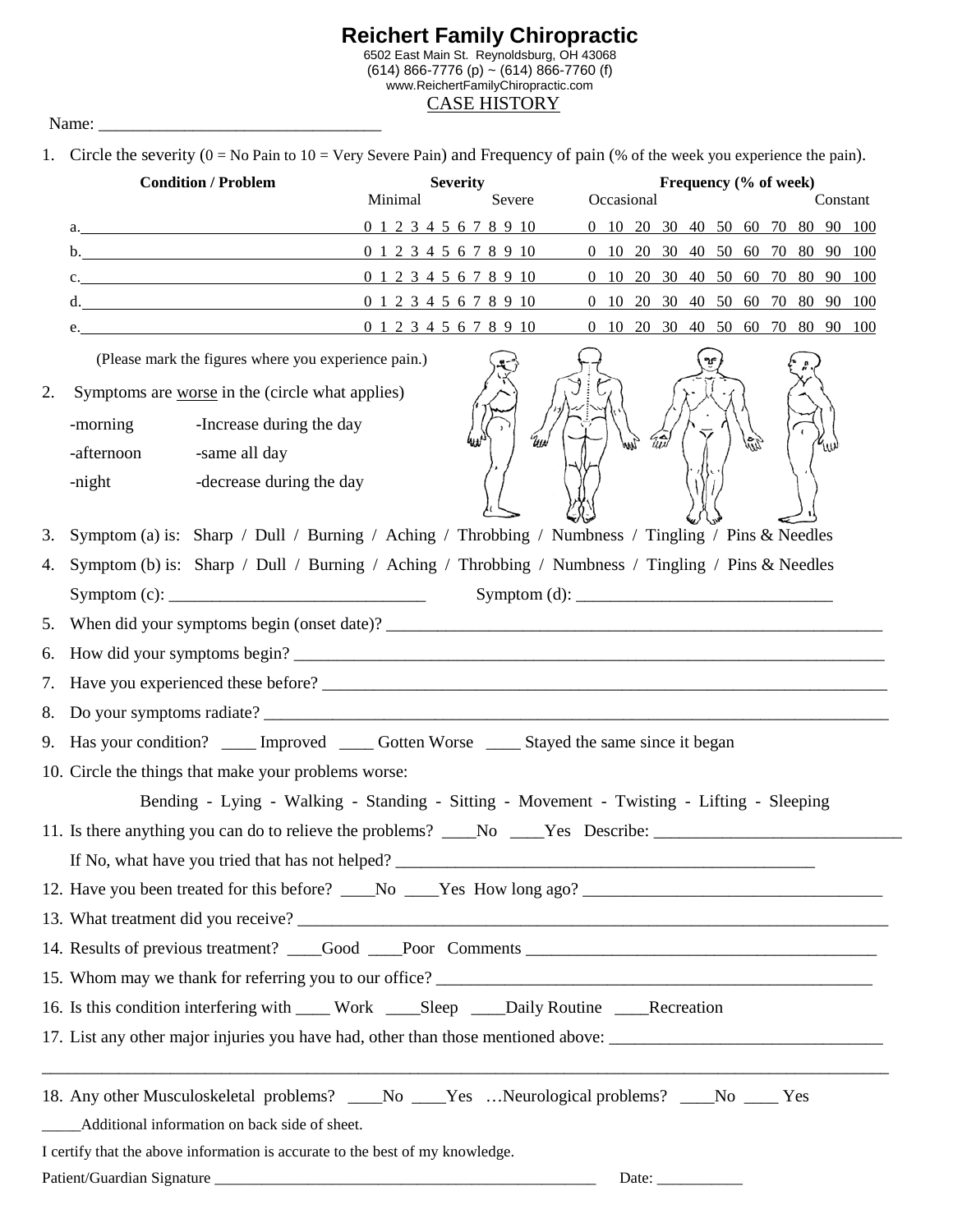www.ReichertFamilyChiropractic.com

**Patient Name:**  $\qquad \qquad$  **Date:**  $\qquad \qquad$ 

## Terms of Acceptance

The goal of our office is to enable patients to gain control of their health. To attain this we believe communication is the key. There are often topics that are hard to understand and we hope this document will clarify those issues for you.

Please read the below and if you have any questions please feel free to ask one of our staff members.

#### **Informed Consent:**

A patient, in coming to the chiropractic doctor, gives the doctor permission and authority to care for the patient in accordance with the chiropractic tests, diagnosis, and analysis. The chiropractic adjustment or other clinical procedures are usually beneficial and seldom cause any problems. In rare cases, underlying physical defects, deformities or pathologies may render the patient susceptible to injury. The doctor, of course, will not give any treatment or care if he/she is aware that such care may be contra-indicated. Again, it is the responsibility of the patient to make it known, or to learn through healthcare procedures what he/she is suffering from: latent pathological defects, illnesses or deformities which would otherwise not come to the attention of the chiropractic physician. The chiropractic doctor provides a specialized, non-duplicating health care service. Your doctor of chiropractic is licensed in a special practice and is available to work with other types of providers in your health care regimen. I understand that if I am accepted as a patient by a physician at Reichert Family Chiropractic, I am authorizing them to proceed with any treatment that they deem necessary. Furthermore, any risk involved, regarding chiropractic treatment, will be explained to me upon my request.

#### Women Only:

To the best of my knowledge I **am / am NOT** pregnant and (**give my permission / don't give permission**) to x-ray me for diagnostic interpretation.  *(Circle one above) (Circle one above)*

#### **Missed Appointments:**

There is a possible fee charged for all appointments that are not canceled prior to scheduled visit.

Any massage appointment that is not canceled 24 hours prior to scheduled appointment will be charged \$35.

#### **Consent to Evaluate and Treat a Minor:**

I, \_\_\_\_\_\_\_\_\_\_\_\_\_\_\_\_\_\_\_\_\_\_\_\_\_\_\_\_\_\_\_ being the parent or legal guardian of \_\_\_\_\_\_\_\_\_\_\_\_\_\_\_\_\_\_\_\_\_\_\_\_\_\_\_\_\_, have read

and fully understand the above terms of acceptance and hereby grant permission for my child to receive chiropractic care.

#### **Communications:**

In the event that we would need to communicate your healthcare information, to whom may we do so?

Spouse:

Children:

Others: \_\_\_\_\_\_\_\_\_\_\_\_\_\_\_\_\_\_\_\_\_\_\_\_\_\_\_\_\_\_\_\_\_\_\_\_\_\_\_\_\_\_\_\_\_\_\_\_\_\_\_\_\_

No one:

May we leave messages regarding your personal healthcare information on any answering device, i.e. home answering machines or voicemails? Yes [ ] No [ ]

#### **Acknowledgement**

I have read and fully understand the above statements. I have reviewed the notice of privacy practices (HIPAA) and have been provided an opportunity to discuss my right to privacy. Upon request I will be given a copy.

Print Name: \_\_\_\_\_\_\_\_\_\_\_\_\_\_\_\_\_\_\_\_\_\_\_\_\_\_\_\_\_\_\_\_\_\_\_\_\_\_\_\_\_\_\_\_\_\_

 $Signature: \_\_\_\_\_\_\_$